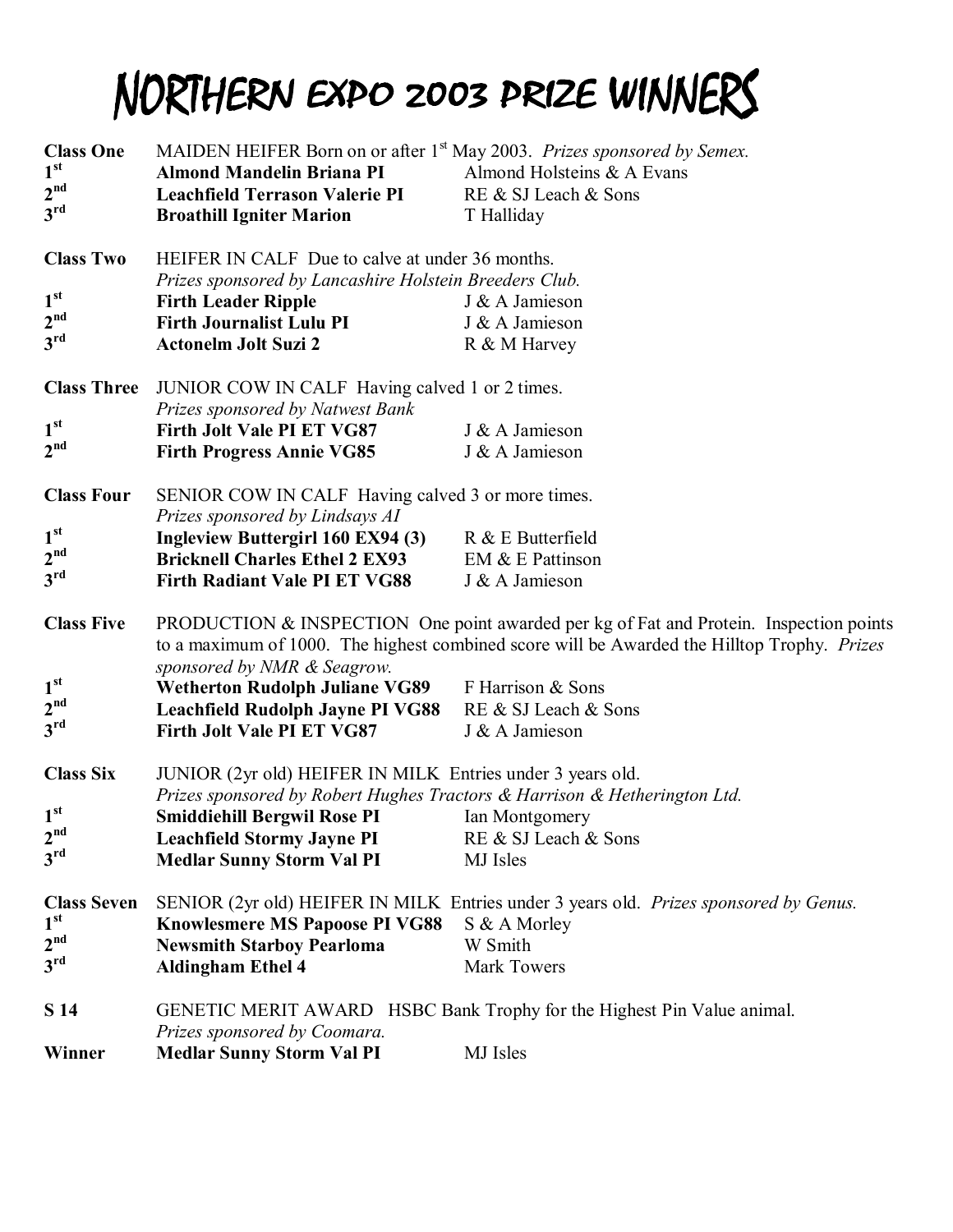| S 16                                                                       | <b>JUNIOR CHAMPION Garnett Trophy.</b><br>Prizes sponsored by Pfizer.                                                                                                                                     |                                                                                                                                                                        |
|----------------------------------------------------------------------------|-----------------------------------------------------------------------------------------------------------------------------------------------------------------------------------------------------------|------------------------------------------------------------------------------------------------------------------------------------------------------------------------|
|                                                                            | <b>Knowlesmere MS Papoose PI VG88</b>                                                                                                                                                                     | S & A Morley                                                                                                                                                           |
| <b>S16a</b>                                                                | Reserve Junior Champion Prizes sponsored by Semen World<br><b>Almond Mandelin Briana PI</b>                                                                                                               | Almond Holsteins & A Evans                                                                                                                                             |
|                                                                            | Honourable Mention<br><b>Newsmith Starboy Pearloma</b>                                                                                                                                                    | W Smith                                                                                                                                                                |
| <b>S</b> 17                                                                | EXHIBITOR BRED JUNIOR CHAMPION W Parsons Perpetual Trophy.<br>Prizes sponsored by Pfizer.<br><b>Newsmith Starboy Pearloma</b>                                                                             | W Smith                                                                                                                                                                |
| S17a                                                                       | <b>Smiddiehill Bergwil Rose PI</b>                                                                                                                                                                        | <b>Reserve Exhibitor Bred Junior Champion</b> Prizes sponsored by NFU Mutual & Showtime.<br>Ian Montgomery                                                             |
| <b>Class Nine</b><br>1 <sup>st</sup><br>2 <sup>nd</sup><br>3 <sup>rd</sup> | <b>Lamb Dosefine 4 PI VG87</b><br><b>Alandrew Integ Coco 2 PI ET VG87</b><br><b>Ingleview Trudy 11 PI VG86</b>                                                                                            | JUNIOR COW (3yr old) IN MILK Prizes sponsored by Elanco & NWF Agriculture Ltd.<br>Almond Holsteins & A & C Watson                                                      |
| <b>Class Ten</b><br>1 <sup>st</sup><br>2 <sup>nd</sup><br>3 <sup>rd</sup>  | <b>Marsbar Marker Betty VG89</b><br><b>Stilbrook Amy 4 VG89</b><br><b>Lliwe Ladybird 2 VG87</b>                                                                                                           | INTERMEDIATE COW (4yr old) IN MILK Prizes sponsored by Cattle Information Services.<br>Almond Holstein & Riverdane Holsteins<br>JH & A Wilson & Sons<br>B & V Davidson |
| 1 <sup>st</sup><br>2 <sup>nd</sup><br>3 <sup>rd</sup>                      | Class Eleven RED & WHITE COWS IN MILK Prizes sponsored by Cattle Services Ayr.<br><b>Waxham Verity 35</b><br><b>Shawbrae Nancy Red EX90</b><br><b>Waxham Anita 100</b>                                    | JJ & MH Mattinson & Son<br>P Sherwen<br>D & C Sanderson                                                                                                                |
| 1 <sup>st</sup><br>2 <sup>nd</sup><br>3 <sup>rd</sup>                      | Class Twelve SENIOR COW (5yr old) IN MILK Prizes sponsored by Dugdale Nutrition.<br><b>Wetherton Rudolph Juliane VG89</b><br><b>Wedgwood Briana Stardust PI EX92</b><br><b>Llydan Mason Pansy PI EX93</b> | F Harrison & Sons<br><b>Almond Holsteins</b><br>S & A Morley                                                                                                           |
| <b>S</b> 13<br>Winner                                                      | BREEDERS PAIR The Charles Lawson Perpetual Trophy.<br>Prizes sponsored by Border & Lakeland Holstein Breeders Club.<br><b>J &amp; A Jamieson "Firth"</b>                                                  |                                                                                                                                                                        |
| S13a<br>Winner                                                             | Reserve Breeders Pair Prizes sponsored by Paragon Veterinary Grouo.<br>R & E Butterfield "Ingleview"                                                                                                      |                                                                                                                                                                        |
| S 15                                                                       | BEST UDDER IN THE SHOW John Dentice Trophy.<br>Prizes sponsored by Starlyne.                                                                                                                              |                                                                                                                                                                        |
| Winner                                                                     | <b>Wetherton Rudolph Juliane VG89</b>                                                                                                                                                                     | F Harrison & Sons                                                                                                                                                      |
| S15a<br>Winner                                                             | Reserve best udder. Prizes sponsored by Best Fed Nutrition.<br><b>Marsbar Marker Betty VG89</b>                                                                                                           | Almond Holstein & Riverdane Holsteins                                                                                                                                  |